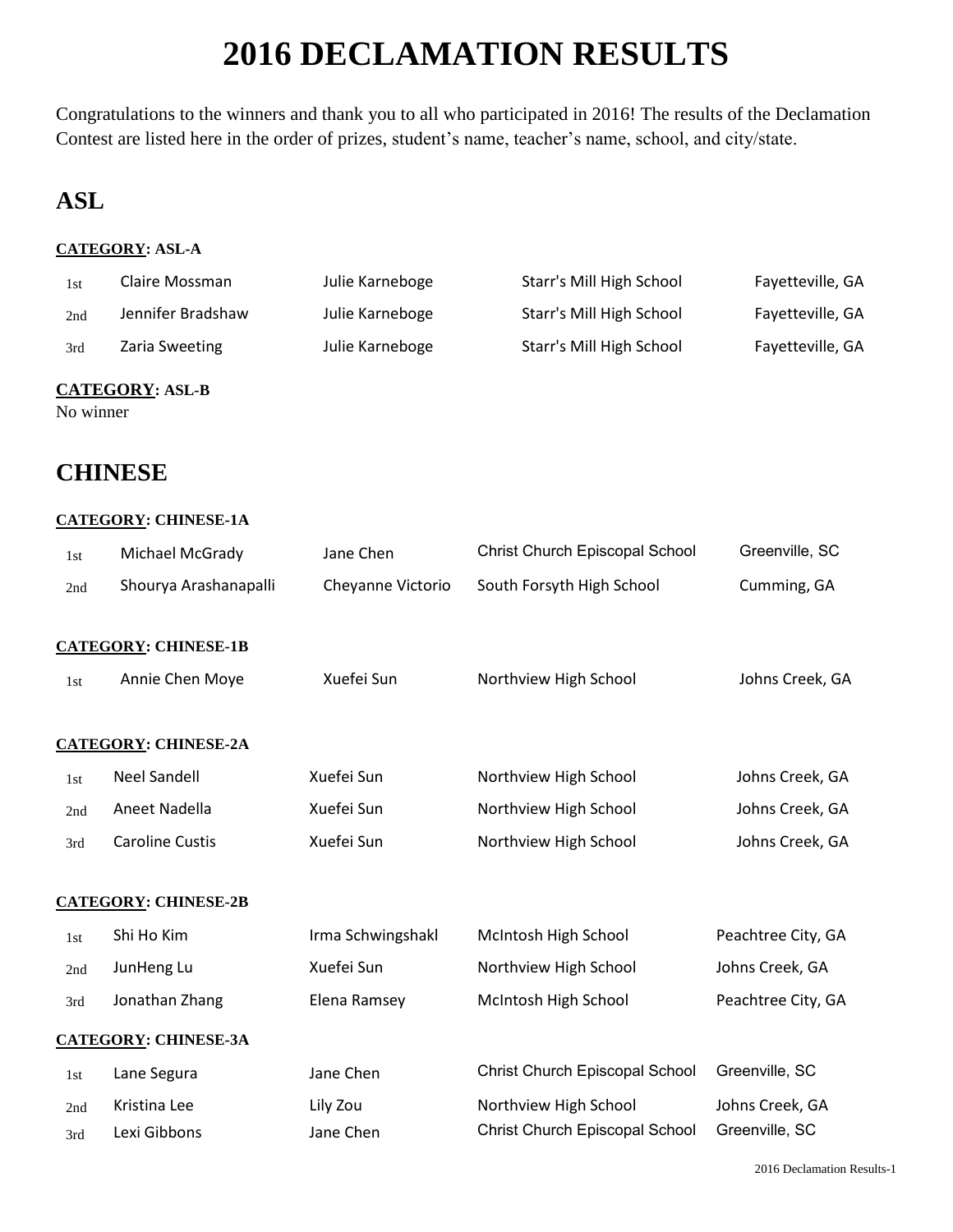### **CATEGORY: CHINESE-4A**

| 1st | Kalyani Ballur  | Lily Zou  | Northview High School                 | Johns Creek, GA |
|-----|-----------------|-----------|---------------------------------------|-----------------|
| 2nd | Mehal Churiwa   | Lily Zou  | Northview High School                 | Johns Creek, GA |
| 3rd | Davis Vergnolle | Jane Chen | <b>Christ Church Episcopal School</b> | Greenville, SC  |

### **CATEGORY: CHINESE-NATIVE**

| 1st | Qian Yi Yang | Elizabeth Flores | Spartanburg Day School | Spartanburg, SC |
|-----|--------------|------------------|------------------------|-----------------|
| 2nd | Hanlei Zheng | Elizabeth Flores | Spartanburg Day School | Spartanburg, SC |
| 3rd | Han Zhang    | Elizabeth Flores | Spartanburg Day School | Spartanburg, SC |

## **FRENCH**

### **CATEGORY: FRENCH-1A-1**

| 1st | Aaron Johnson                | <b>Wendy Stephens</b> | Spring Valley High School | Columbia, SC       |
|-----|------------------------------|-----------------------|---------------------------|--------------------|
| 2nd | Marina Foster                | Valerie Hughey        | Starr's Mill High School  | Fayetteville, GA   |
| 3rd | John Skibiel                 | Susan Jackson         | Whitewater High School    | Fayetteville, GA   |
|     | <b>CATEGORY: FRENCH-1A-2</b> |                       |                           |                    |
| 1st | <b>Biankah Destin</b>        | Marie Scott           | Starr's Mill High School  | Fayetteville, GA   |
| 2nd | Vanessa Garcia-Urbina        | Jeremy Hedges         | South Forsyth High School | Cumming, GA        |
| 3rd | Ava Kreitner                 | Johanna Sharp         | McIntosh High School      | Peachtree City, GA |
|     | <b>CATEGORY: FRENCH-1A-3</b> |                       |                           |                    |
| 1st | Rommy Sierra                 | Marie Scott           | Starr's Mill High School  | Fayetteville, GA   |
| 2nd | Sarah Goins                  | Valerie Hughey        | Starr's Mill High School  | Fayetteville, GA   |
| 3rd | Lia Hill                     | Amanda Breland        | McIntosh High School      | Peachtree City, GA |
|     | <b>CATEGORY: FRENCH-2A-1</b> |                       |                           |                    |
| 1st | Elizabeth Shytle             | <b>Wendy Stephens</b> | Spring Valley High School | Columbia, SC       |
| 2nd | Lucy Symonds                 | Julie Lane            | Whitewater High School    | Fayetteville, GA   |
| 3rd | Aysha Hannah                 | <b>Wendy Stephens</b> | Spring Valley High School | Columbia, SC       |
|     | <b>CATEGORY: FRENCH-2A-2</b> |                       |                           |                    |
| 1st | Emma Posey                   | Marie Scott           | Starr's Mill High School  | Fayetteville, GA   |
| 2nd | Rachel Johnson               | Margaret Sullivan     | Spartanburg Day School    | Spartanburg, SC    |
| 3rd | Leah Sweeney                 | <b>Terry Meredith</b> | Aquinas High School       | Augusta, GA        |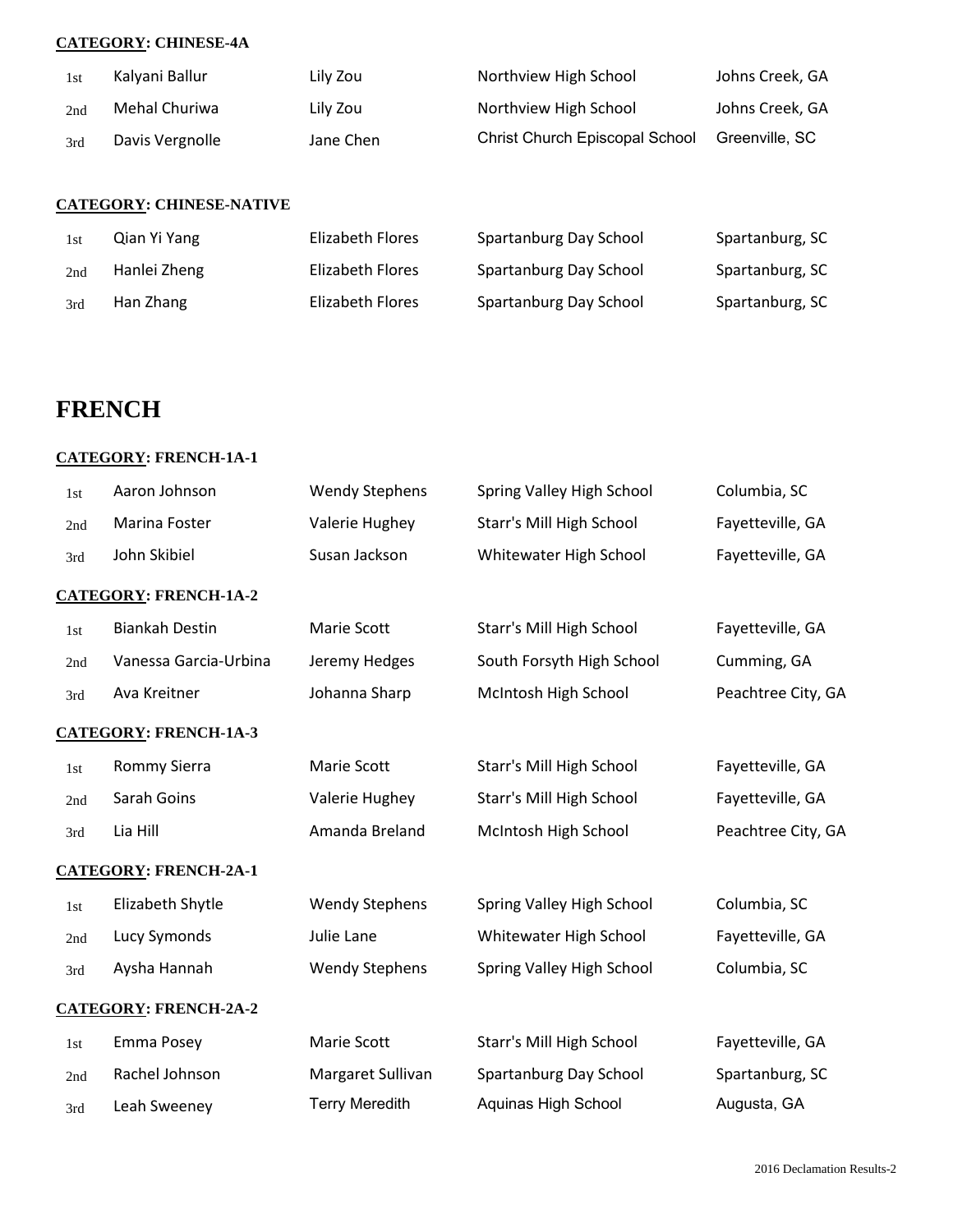### **CATEGORY: FRENCH-2A-3**

| 1st | Lucas Ramos Gimenez          | Jeremy Hedges              | South Forsyth High School         | Cumming, GA      |
|-----|------------------------------|----------------------------|-----------------------------------|------------------|
| 2nd | Samuel Navarro Michel        | Marie Scott                | Starr's Mill High School          | Fayetteville, GA |
| 3rd | Luke Kim                     | Cheyanne Victorio          | South Forsyth High School         | Cumming, GA      |
|     | <b>CATEGORY: FRENCH-2A-4</b> |                            |                                   |                  |
| 1st | Millicent Welbourn           | Martha Dougherty           | Ashley Hall School                | Charleston, SC   |
| 2nd | Jareer Imran                 | Cristian Ugro              | Spring Valley High School         | Columbia, SC     |
| 3rd | Sophie Calderon              | Virginie Mitchell          | Christ Church Episcopal School    | Greenville, SC   |
|     | <b>CATEGORY: FRENCH-2B</b>   |                            |                                   |                  |
| 2nd | Luc Barenghien               | Cheyanne Victorio          | South Forsyth High School         | Cumming, GA      |
|     | <b>CATEGORY: FRENCH-3A-1</b> |                            |                                   |                  |
| 1st | Jeremiah Williams            | Gina Faas                  | Ashley Ridge High School          | Summerville, SC  |
| 2nd | <b>Madison Hagen</b>         | Marie Scott                | Starr's Mill High School          | Fayetteville, GA |
| 3rd | <b>Emily Treon</b>           | Marie Scott                | Starr's Mill High School          | Fayetteville, GA |
|     | <b>CATEGORY: FRENCH-3A-2</b> |                            |                                   |                  |
| 1st | Lauren Cooney                | <b>Wendy Stephens</b>      | Spring Valley High School         | Columbia, SC     |
| 2nd | <b>Emily Loehrke</b>         | Gina Faas                  | Ashley Ridge High School          | Summerville, SC  |
| 3rd | Aanya Gorai                  | <b>Catherine Francisse</b> | Northview High School             | Johns Creek, GA  |
|     | <b>CATEGORY: FRENCH-3A-3</b> |                            |                                   |                  |
| 1st | Jasdeep Singh                | <b>Wendy Stephens</b>      | Spring Valley High School         | Columbia, SC     |
| 2nd | Annie Lobitz                 | <b>Cristian Ugro</b>       | Spring Valley High School         | Columbia, SC     |
| 3rd | Morgan Ford                  | Susan Jackson              | Whitewater High School            | Fayetteville, GA |
|     | <b>CATEGORY: FRENCH-4A-1</b> |                            |                                   |                  |
| 1st | <b>Madeleine Childress</b>   | Valerie Hughey             | Starr's Mill High School          | Fayetteville, GA |
| 2nd | Sarah Baskin                 | Gina Faas                  | Ashley Ridge High School          | Summerville, SC  |
| 3rd | Jacqueline Caballero Cruz    | Georges Nana               | <b>Fayette County High School</b> | Fayetteville, GA |
|     | <b>CATEGORY: FRENCH-4A-2</b> |                            |                                   |                  |
| 1st | Matthew Skibiel              | Susan Jackson              | Whitewater High School            | Fayetteville, GA |
| 2nd | <b>Brian Dixon</b>           | Marie Scott                | Starr's Mill High School          | Fayetteville, GA |
| 3rd | Kiera Simmons                | Sandrine Gorjux            | Christ Church Episcopal School    | Greenville, SC   |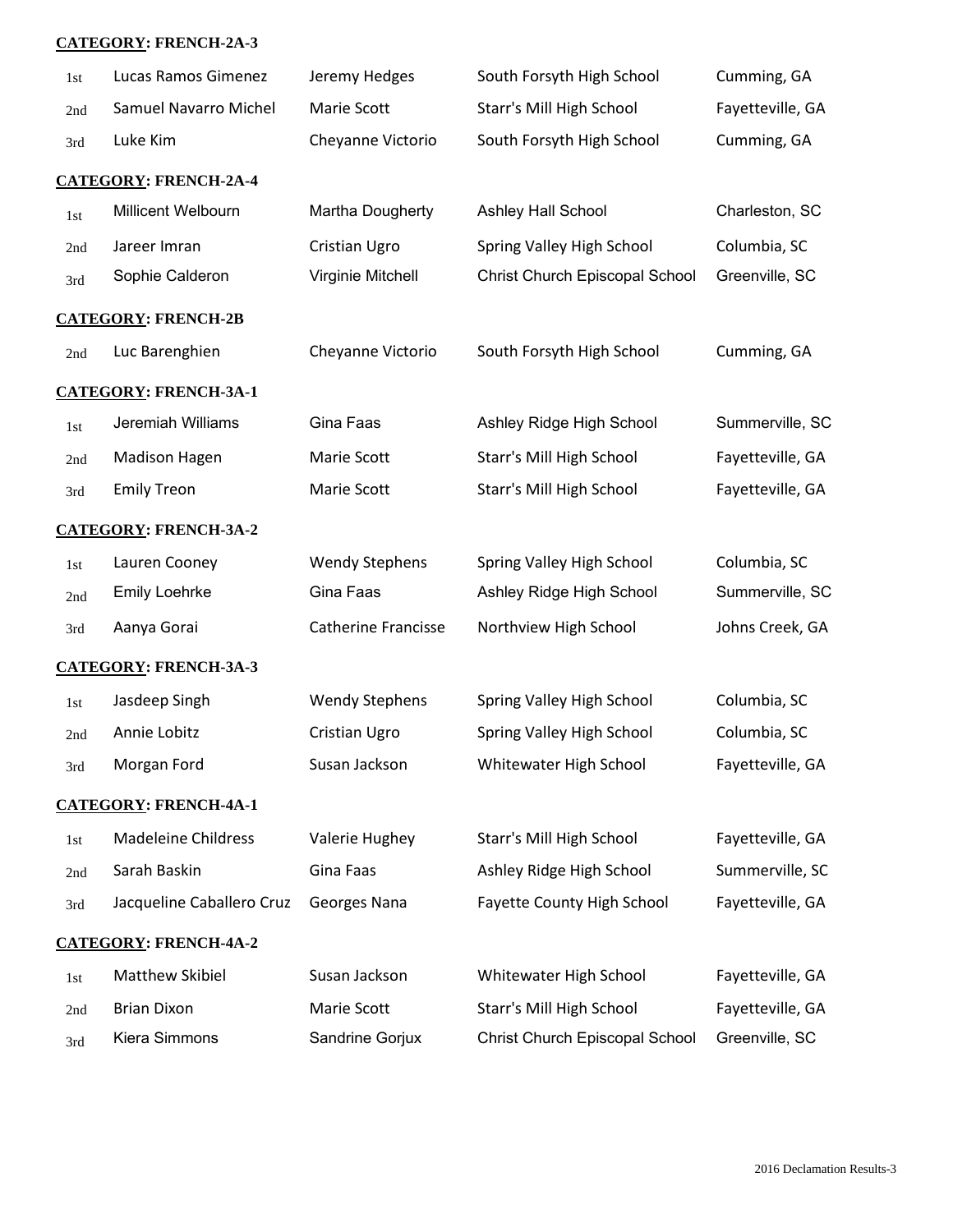### **CATEGORY: FRENCH-4A-3**

| 1st | Tim Hahn            | Marie Scott       | Starr's Mill High School              | Fayetteville, GA |
|-----|---------------------|-------------------|---------------------------------------|------------------|
| 2nd | Oluwatofunmi Bamiro | Valerie Hughey    | Starr's Mill High School              | Fayetteville, GA |
| 3rd | Alston Lewis        | Virginie Mitchell | <b>Christ Church Episcopal School</b> | Greenville, SC   |

## **CATEGORY: FRENCH-NATIVE**

No Participants

## **GERMAN**

## **CATEGORY: GERMAN-1A-1**

| 1st   | Carisma Carrington             | Patrick Wallace       | Whitewater High School    | Fayetteville, GA |
|-------|--------------------------------|-----------------------|---------------------------|------------------|
| 2nd   | Zachary Davidson               | Martina Hughes        | Walhalla High School      | Walhalla, SC     |
| 3rd   | <b>Madison Boni</b>            | <b>Martina Hughes</b> | Walhalla High School      | Walhalla, SC     |
|       | <b>CATEGORY: GERMAN-1A-2</b>   |                       |                           |                  |
| 1st   | <b>Mary Toms</b>               | Stefanie Legall       | South Forsyth High School | Cumming, GA      |
| 2nd   | <b>Kelly Duffy</b>             | Delana Snyder         | DW Daniel High School     | Central, SC      |
| 3rd   | Madison Leonard                | <b>Martina Hughes</b> | Walhalla High School      | Walhalla, SC     |
|       | <b>CATEGORY: GERMAN-2A-1</b>   |                       |                           |                  |
| 1st   | Hannah Kreuziger               | Patrick Wallace       | Whitewater High School    | Fayetteville, GA |
| 2nd   | <b>Cameron Duke</b>            | <b>Martina Hughes</b> | Walhalla High School      | Walhalla, SC     |
|       | <b>CATEGORY: GERMAN-2A-2</b>   |                       |                           |                  |
| 1st   | <b>Brandon Worrell</b>         | William Bryan         | Sandy Creek High School   | Tyrone, GA       |
| 2nd   | <b>Matthew Minshall</b>        | Stefanie Legall       | South Forsyth High School | Cumming, GA      |
| 3rd   | Jael Jimenez                   | Martina Hughes        | Walhalla High School      | Walhalla, SC     |
|       | <b>CATEGORY: GERMAN-3A</b>     |                       |                           |                  |
| 1st   | Ayonica Bhattacharya           | Jonas Strecker        | South Forsyth High School | Cumming, GA      |
| 2nd   | Kayla Christ                   | Antonela Kljajic      | Starr's Mill High School  | Fayetteville, GA |
| 3rd   | Lauren James                   | Jonas Strecker        | South Forsyth High School | Cumming, GA      |
|       | <b>CATEGORY: GERMAN-4A</b>     |                       |                           |                  |
| 1st   | <b>Madison Hagen</b>           | Antonela Kljajic      | Starr's Mill High School  | Fayetteville, GA |
|       | <b>CATEGORY: GERMAN-NATIVE</b> |                       |                           |                  |
| $1st$ | Tim Hahn                       | Antonela Kljajic      | Starr's Mill High School  | Fayetteville, GA |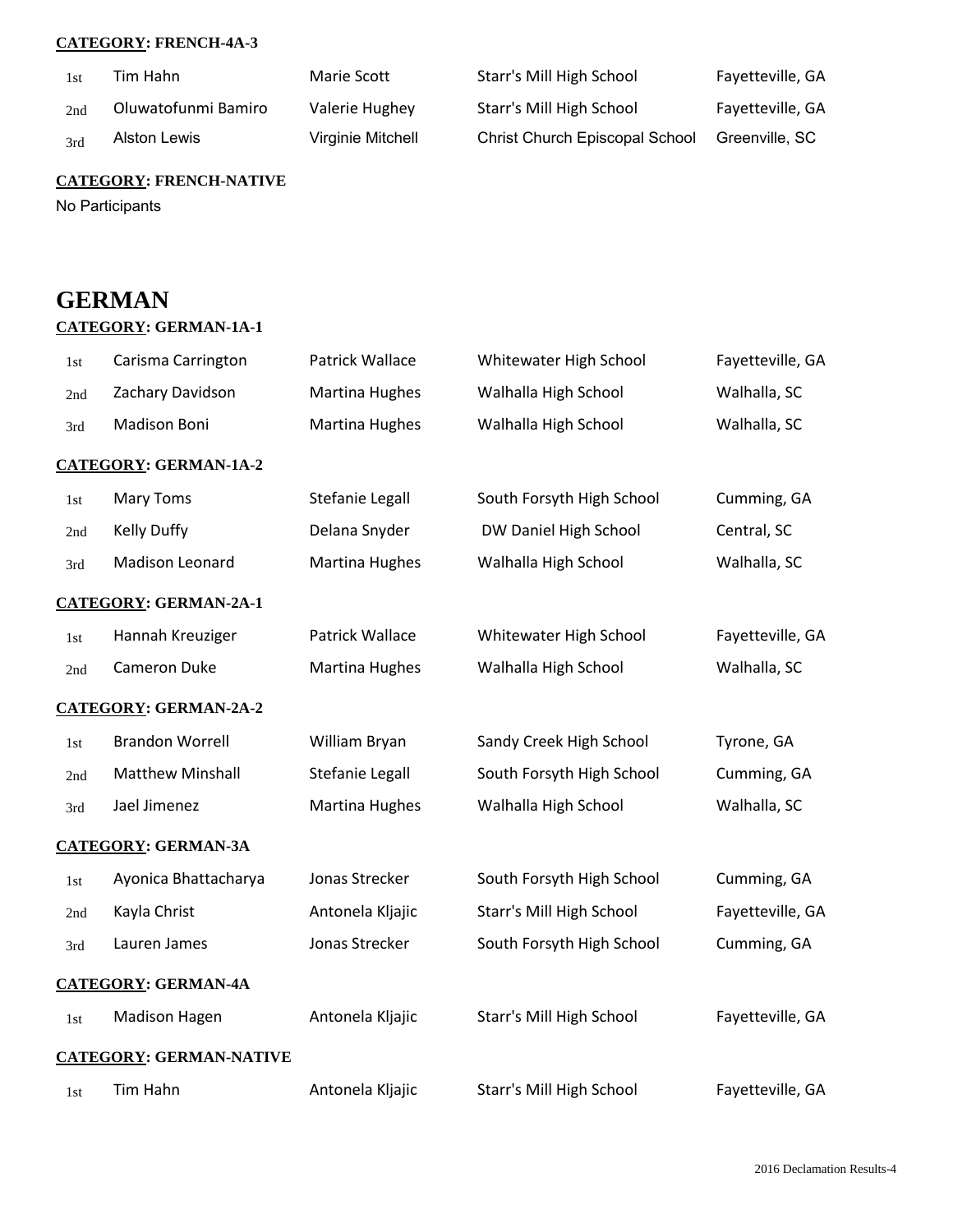## **JAPANESE**

**CATEGORY: JAPANESE-3A**

No winner

## **LATIN**

## **CATEGORY: LATIN-1A**

| 1st | Katherine Mitchell          | Connie Bryant         | McIntosh High School      | Peachtree City, GA |
|-----|-----------------------------|-----------------------|---------------------------|--------------------|
| 2nd | Paul Veintimilla            | Jeancarlos Rodriguez  | Fairfield Middle School   | Winnsboro, SC      |
| 3rd | Leslie Tapia                | Jeancarlos Rodriguez  | Fairfield Middle School   | Winnsboro, SC      |
|     |                             |                       |                           |                    |
|     | <b>CATEGORY: LATIN-2A-1</b> |                       |                           |                    |
| 1st | Say Kumar                   | Jeancarlos Rodriguez  | Fairfield Middle School   | Winnsboro, SC      |
| 2nd | Sylvie Call                 | Brooke Lloyd          | McIntosh High School      | Peachtree City, GA |
| 3rd | Claire Traylor              | Connie Bryant         | McIntosh High School      | Peachtree City, GA |
|     | <b>CATEGORY: LATIN-2A-2</b> |                       |                           |                    |
| 1st | Crawford Latham             | Cristian Ugro         | Spring Valley High School | Columbia, SC       |
| 2nd | Eric Amponash               | Jeancarlos Rodriguez  | Fairfield Middle School   | Winnsboro, SC      |
| 3rd | <b>Kiley Reitz</b>          | <b>Wendy Stephens</b> | Spring Valley High School | Columbia, SC       |
|     | <b>CATEGORY: LATIN-3A-1</b> |                       |                           |                    |
| 1st | Arik Li                     | Brooke Lloyd          | McIntosh High School      | Peachtree City, GA |
| 2nd | Paige Waters                | Cristian Ugro         | Spring Valley High School | Columbia, SC       |
| 3rd | Mika McAnally               | <b>Wendy Stephens</b> | Spring Valley High School | Columbia, SC       |
|     | <b>CATEGORY: LATIN-3A-2</b> |                       |                           |                    |
| 1st | Emma Louise White           | Cristian Ugro         | Spring Valley High School | Columbia, SC       |
| 2nd | Javon Scott                 | Jeancarlos Rodriguez  | Fairfield Middle School   | Winnsboro, SC      |
| 3rd | Chyna Thompson              | <b>Wendy Stephens</b> | Spring Valley High School | Columbia, SC       |
|     | <b>CATEGORY: LATIN-4B</b>   |                       |                           |                    |
| 1st | Sumant Rao                  | Monica Boothe         | Hammond School            | Columbia, SC       |
|     |                             |                       |                           |                    |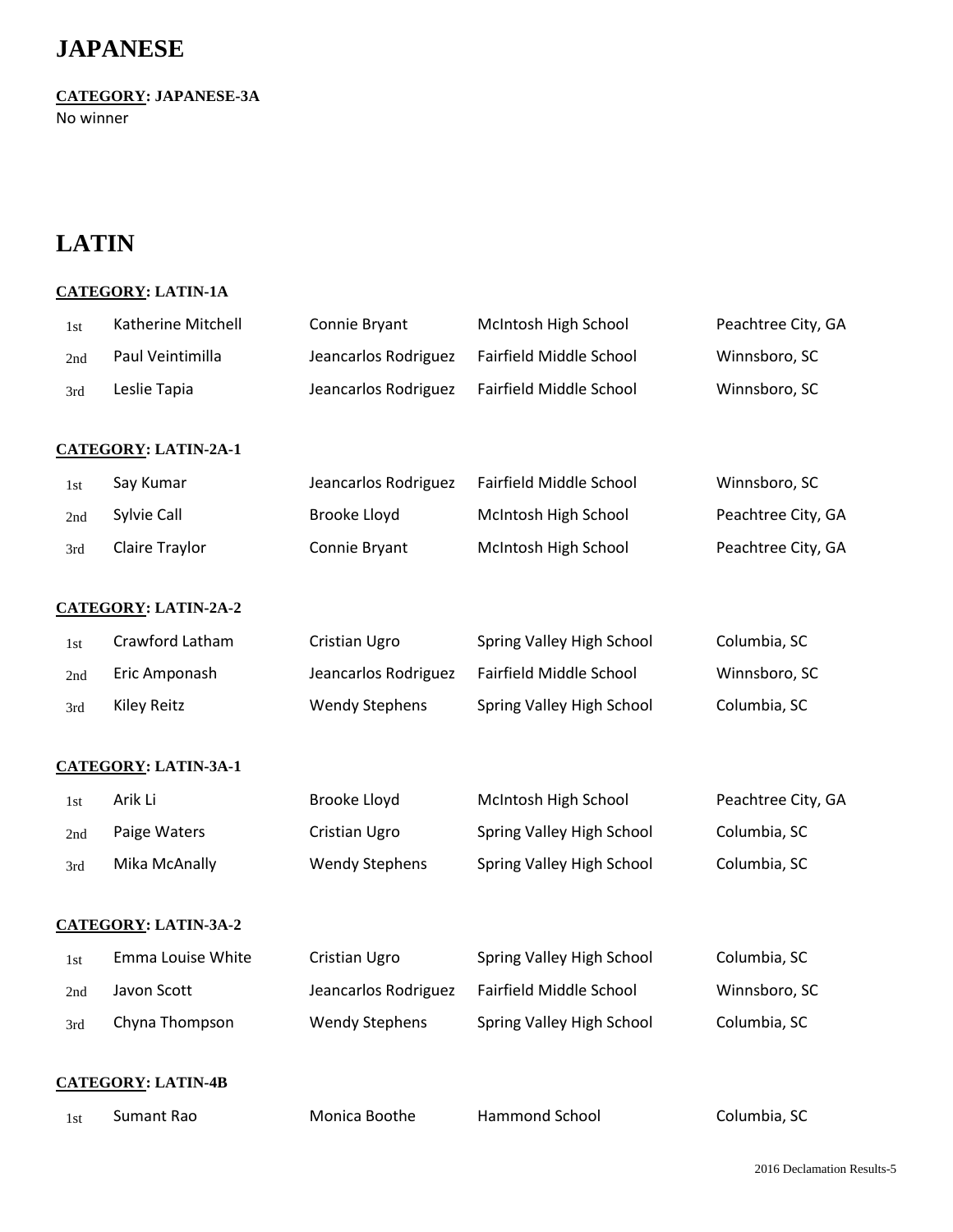## **SPANISH**

### **CATEGORY: SPANISH-1A-1**

| 1st | David Stramecky | Ann Mary Wesneski | Spartanburg Day School         | Spartanburg, SC |
|-----|-----------------|-------------------|--------------------------------|-----------------|
| 2nd | Ellie Bethel    | Andrea Muzzarelli | Christ Church Episcopal School | Greenville, SC  |
| 3rd | Amani Steward   | Joanne Mosquera   | Dutch Fork Middle School       | Irmo, SC        |

### **CATEGORY: SPANISH-1A-2**

| 1st | Bennett Lamb     | Dylan Wajda      | Christ Church Episcopal School        | Greenville, SC  |
|-----|------------------|------------------|---------------------------------------|-----------------|
| 2nd | Emma Smith       | Yazbet Zannis    | Dutch Fork Homeschool Resource Center | Chapin, SC      |
| 3rd | Annabella Tajana | Melissa Drummond | St. Paul the Apostle Catholic School  | Spartanburg, SC |

### **CATEGORY: SPANISH-1A-3**

| 1st | Cadence Hayes |                 | Melissa Drummond St. Paul the Apostle Catholic School | Spartanburg, SC |
|-----|---------------|-----------------|-------------------------------------------------------|-----------------|
| 2nd | Jas Webber    | Johnny Sparkman | Dutch Fork Middle School                              | Irmo, SC        |
| 3rd | Rachel Gould  | Yazbet Zannis   | Dutch Fork Homeschool Resource Center                 | Chapin. SC      |

### **CATEGORY: SPANISH-1A-4**

| 1st | <b>Mitchell Sailer</b> | David LaBoone     | Hammond School            | Columbia, SC       |
|-----|------------------------|-------------------|---------------------------|--------------------|
| 2nd | Shourya Arashanapalli  | Cheyanne Victorio | South Forsyth High School | Cumming, GA        |
| 3rd | Naholin Rodriguez      | Irma Schwingshakl | McIntosh High School      | Peachtree City, GA |

#### **CATEGORY: SPANISH-1A-5**

| 1st | Eunjin Choi       | Minette Johnson | Eagle's Landing Christian Academy | McDonough, GA |
|-----|-------------------|-----------------|-----------------------------------|---------------|
| 2nd | Dami Olatosi      | David LaBoone   | Hammond School                    | Columbia, SC  |
| 3rd | Isaac Drinkwalter | Katy Chandler   | Dutch Fork Middle School          | Irmo, SC      |

### **CATEGORY: SPANISH-1A-6**

| 1st | Jade Hensel   | Minette Johnson | Eagle's Landing Christian Academy | McDonough, GA    |
|-----|---------------|-----------------|-----------------------------------|------------------|
| 2nd | Caleb Cordier | Amy Cannady     | Whitewater High School            | Fayetteville, GA |
| 3rd | Hope Hollis   | Alyssa Haley    | Dutch Fork Middle School          | Irmo, SC         |

#### **CATEGORY: SPANISH-1B**

| 1st | Isabella Castellanos | Alyssa Haley    | Dutch Fork Middle School | Irmo, SC        |
|-----|----------------------|-----------------|--------------------------|-----------------|
| 2nd | Joy Bernal           | Tawanna Jamison | Ashley Ridge High School | Summerville, SC |

2016 Declamation Results-6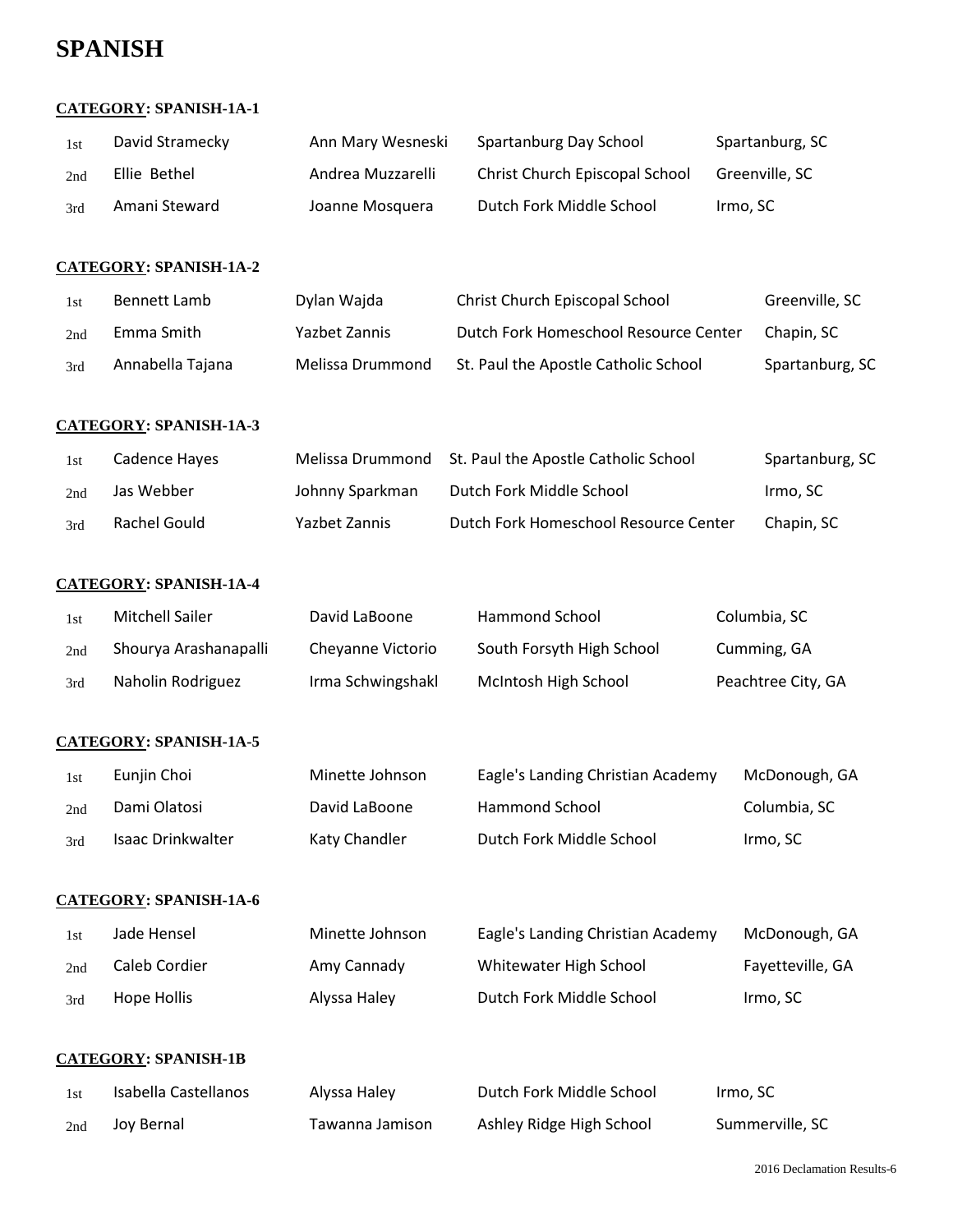### **CATEGORY: SPANISH-2A-1**

| 1st | Dhanush Avva                  | Irma Schwingshakl          | McIntosh High School              | Peachtree City, GA |
|-----|-------------------------------|----------------------------|-----------------------------------|--------------------|
| 2nd | Alyssa Moseley                | Minette Johnson            | Eagle's Landing Christian Academy | McDonough, GA      |
| 3rd | Alexander Sobczak             | Marcela Sample             | Starr's Mill High School          | Fayetteville, GA   |
|     | <b>CATEGORY: SPANISH-2A-2</b> |                            |                                   |                    |
| 1st | Julliana Magat                | Madeline Rodriguez         | Starr's Mill High School          | Fayetteville, GA   |
| 2nd | Paulina Yakubovich            | Patricia Rodriguez         | Northview High School             | Johns Creek, GA    |
| 3rd | Danielle Ball                 | Lourdes Nieves             | Whitewater High School            | Fayetteville, GA   |
|     | <b>CATEGORY: SPANISH-2A-3</b> |                            |                                   |                    |
| 1st | Yumin Shivdasani              | Patricia Rodriguez         | Northview High School             | Johns Creek, GA    |
| 2nd | Hannah Yokosawa               | Laura Alldredge            | Starr's Mill High School          | Fayetteville, GA   |
| 3rd | Yukimi Ueda                   | Marcela Sample             | Starr's Mill High School          | Fayetteville, GA   |
|     | <b>CATEGORY: SPANISH-2A-4</b> |                            |                                   |                    |
| 1st | Jose Cherres                  | Agnieszka Ergun            | South Forsyth High School         | Cumming, GA        |
| 2nd | <b>Grant Bagwell</b>          | Anna Ruth Flagg            | Metro Academic Studies            | Atlanta, GA        |
| 3rd | Aisha Rallabhandy             | <b>Catherine Francisse</b> | Northview High School             | Johns Creek, GA    |
|     | <b>CATEGORY: SPANISH-2A-5</b> |                            |                                   |                    |
| 1st | Shi Ho Kim                    | Irma Schwingshakl          | McIntosh High School              | Peachtree City, GA |
| 2nd | Adelyn Bousson                | Julie Lane                 | Whitewater High School            | Fayetteville, GA   |
| 3rd | Susannah Lyon                 | Ann Mary Wesneski          | Spartanburg Day School            | Spartanburg, SC    |
|     | <b>CATEGORY: SPANISH-2A-6</b> |                            |                                   |                    |
| 1st | Saijleen Chawla               | Lela Crowder               | Starr's Mill High School          | Fayetteville, GA   |
| 2nd | Zoe Gandis                    | Dylan Wajda                | Christ Church Episcopal School    | Greenville, SC     |
| 3rd | Caroline Carle                | Shayne Thompson            | Starr's Mill High School          | Fayetteville, GA   |
|     | <b>CATEGORY: SPANISH-2A-7</b> |                            |                                   |                    |
| 1st | Dhruti Trivedi                | <b>Ivey Davis</b>          | Eagle's Landing Christian Academy | McDonough, GA      |
| 2nd | Virginia Jackson              | <b>Brandon Kendall</b>     | Starr's Mill High School          | Fayetteville, GA   |
| 3rd | Connor Hammond                | <b>Elizabeth Flores</b>    | Spartanburg Day School            | Spartanburg, SC    |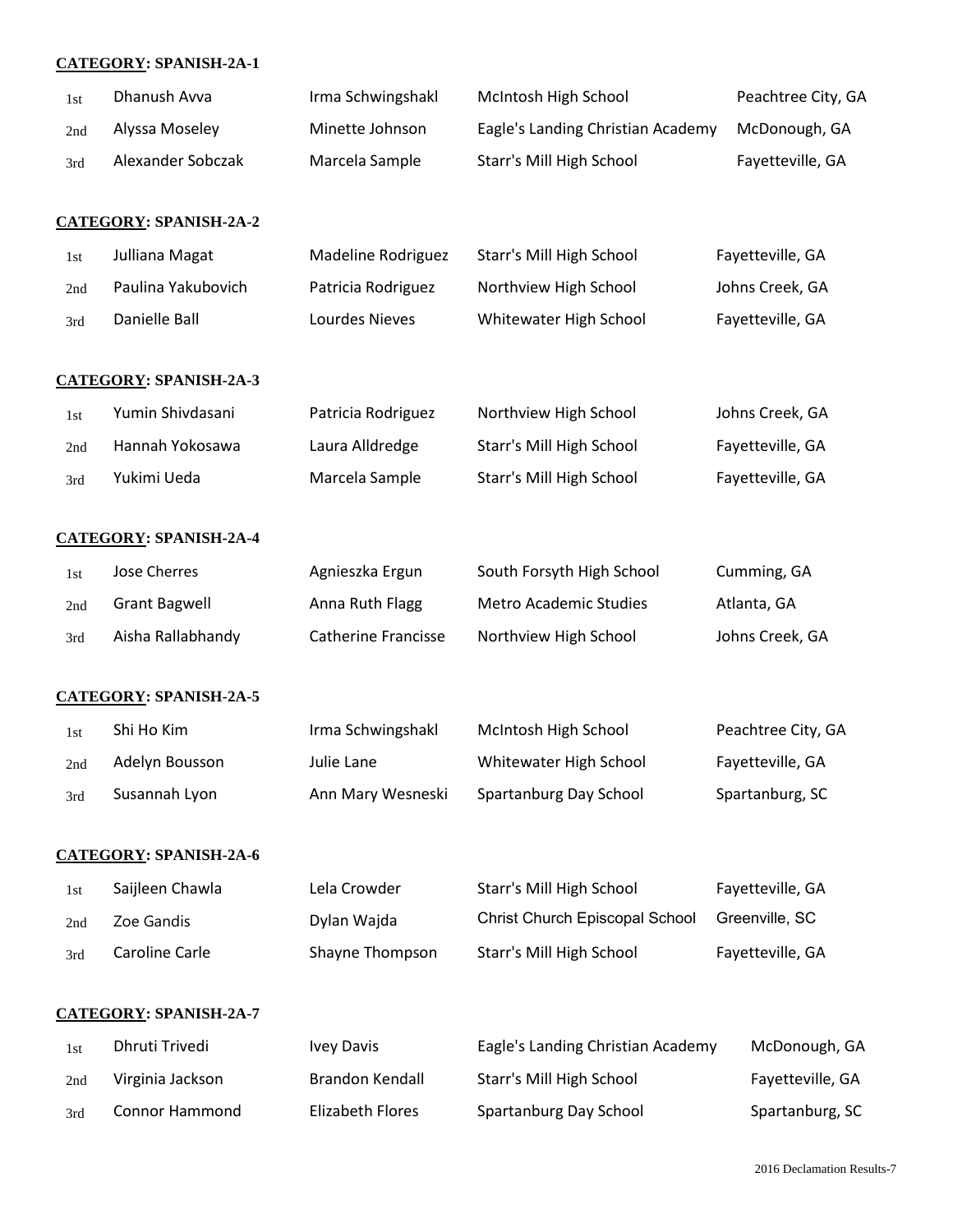## **CATEGORY: SPANISH-2A-8**

| 1st | Erin Pham                     | Amber Boyd           | Starr's Mill High School                        | Fayetteville, GA   |
|-----|-------------------------------|----------------------|-------------------------------------------------|--------------------|
| 2nd | Cheyenne Caldwell             | Jenny Klich          | Ashley Ridge High School                        | Summerville, SC    |
| 3rd | Naafi'ah Hennie               | Kim Newman           | Whitewater High School                          | Fayetteville, GA   |
|     |                               |                      |                                                 |                    |
|     | <b>CATEGORY: SPANISH-2B</b>   |                      |                                                 |                    |
| 1st | Aaron Blanchard               | Amy Cannady          | Whitewater High School                          | Fayetteville, GA   |
| 2nd | Christina Whitehead           | Amy Cannady          | Whitewater High School                          | Fayetteville, GA   |
| 3rd | Anica Acuna                   | Jenny Klich          | Ashley Ridge High School                        | Summerville, SC    |
|     | <b>CATEGORY: SPANISH-3A-1</b> |                      |                                                 |                    |
| 1st | Jacob Just-Buddy              | Madeline Rodriguez   | Starr's Mill High School                        | Fayetteville, GA   |
| 2nd | Anna Seville                  | <b>Brooke Lloyd</b>  | McIntosh High School                            | Peachtree City, GA |
| 3rd | Sydney LeBlanc                | Jeanne Kotrady       | Christ Church Episcopal School                  | Greenville, SC     |
|     | <b>CATEGORY: SPANISH-3A-2</b> |                      |                                                 |                    |
| 1st | Katherine Mitchell            | Connie Bryant        | McIntosh High School                            | Peachtree City, GA |
| 2nd | Josh Krivanek                 | Lector Zamore        | McIntosh High School                            | Peachtree City, GA |
| 3rd | Derico Blalock                | Amber Boyd           | Starr's Mill High School                        | Fayetteville, GA   |
|     | <b>CATEGORY: SPANISH-3A-3</b> |                      |                                                 |                    |
| 1st | Isiah Jojola                  | Georges Nana         | Fayette County High School                      | Fayetteville, GA   |
| 2nd | Clay Lawhead                  | <b>Brooke Lloyd</b>  | McIntosh High School                            | Peachtree City, GA |
| 3rd | <b>Austin Duncan</b>          | Julie Lane           | Whitewater High School                          | Fayetteville, GA   |
|     | <b>CATEGORY: SPANISH-3A-4</b> |                      |                                                 |                    |
| 1st | Micah Bahgdady                | <b>Yazbet Zannis</b> | Dutch Fork Homeschool<br><b>Resource Center</b> | Chapin, SC         |
| 2nd | Gururaj Deshpande             | Monica Wilson        | Northview High School                           | Johns Creek, GA    |
| 3rd | Gwyneth Rodriguez             | Lector Zamore        | McIntosh High School                            | Peachtree City, GA |
|     | <b>CATEGORY: SPANISH-3A-5</b> |                      |                                                 |                    |
| 1st | Nadira Javid                  | Melanie Dunn         | South Forsyth High School                       | Cumming, GA        |
| 2nd | Hamza Ahmed                   | Kim Newman           | Whitewater High School                          | Fayetteville, GA   |
| 3rd | Ishan Padmani                 | <b>Ivey Davis</b>    | Eagle's Landing Christian Academy               | McDonough, GA      |
|     |                               |                      |                                                 |                    |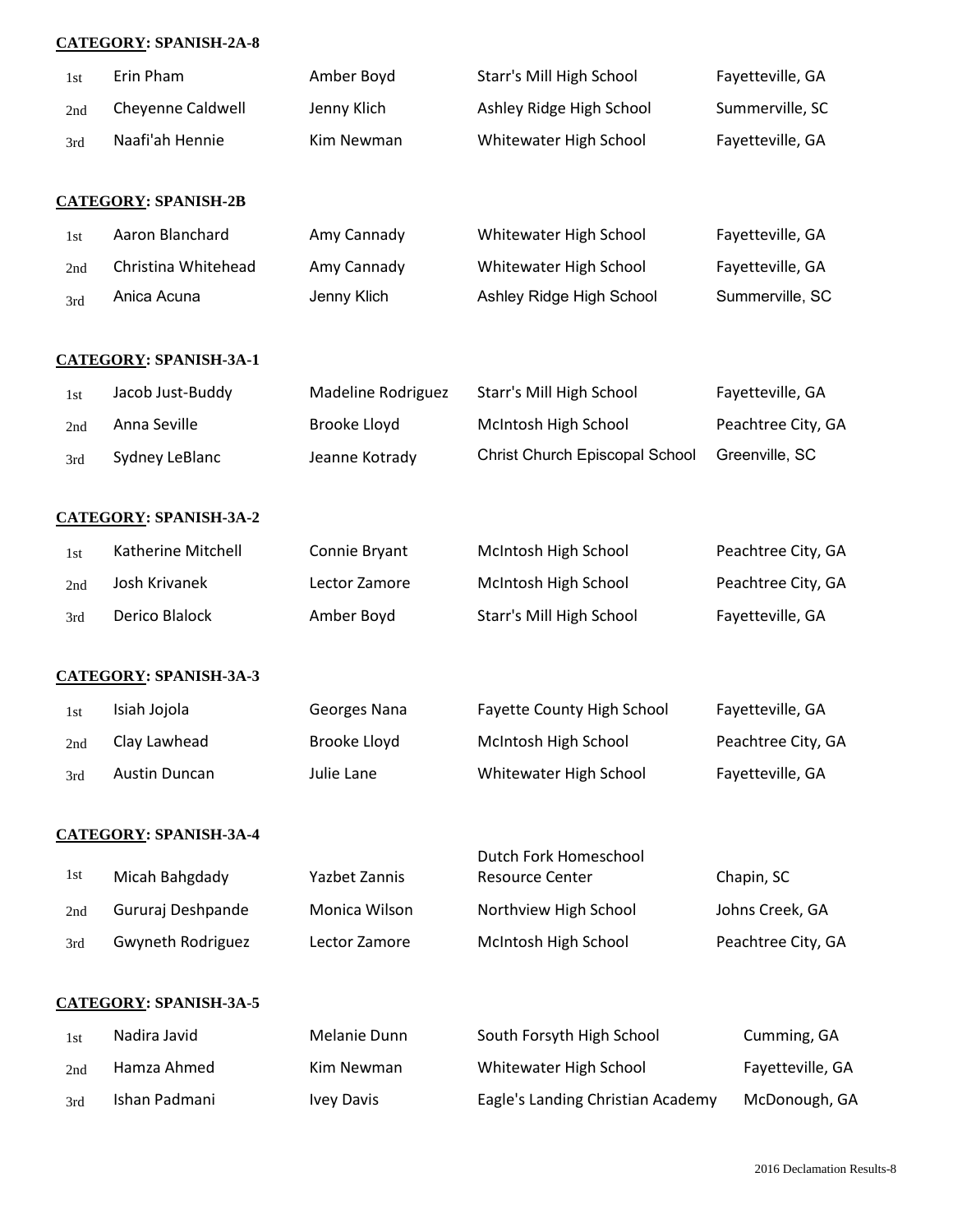### **CATEGORY: SPANISH-3A-6**

| 1st | Kennedy Marsh                 | Elena Ramsey    | McIntosh High School              | Peachtree City, GA |
|-----|-------------------------------|-----------------|-----------------------------------|--------------------|
| 2nd | John Skibiel                  | Lourdes Nieves  | Whitewater High School            | Fayetteville, GA   |
| 3rd | Smruthi Balasubramaniam       | Zandra Horton   | Northview High School             | Johns Creek, GA    |
|     |                               |                 |                                   |                    |
|     | <b>CATEGORY: SPANISH-3A-7</b> |                 |                                   |                    |
| 1st | Alayna Burdekin               | Marcela Sample  | Starr's Mill High School          | Fayetteville, GA   |
| 2nd | John St. Martin               | Amy Cannady     | Whitewater High School            | Fayetteville, GA   |
| 3rd | Jaylen Tindal                 | Kim Newman      | Whitewater High School            | Fayetteville, GA   |
|     | <b>CATEGORY: SPANISH-3B</b>   |                 |                                   |                    |
| 1st | Alanys Rivera                 | Lector Zamore   | McIntosh High School              | Peachtree City, GA |
| 2nd | Yocelyn Alvarado              | Lector Zamore   | McIntosh High School              | Peachtree City, GA |
|     | <b>CATEGORY: SPANISH-4A-1</b> |                 |                                   |                    |
| 1st | Vyom Shah                     | Lector Zamore   | McIntosh High School              | Peachtree City, GA |
| 2nd | Matthew Skibiel               | Kim Newman      | Whitewater High School            | Fayetteville, GA   |
| 3rd | Simeon Radev                  | David LaBoone   | Hammond School                    | Columbia, SC       |
|     | <b>CATEGORY: SPANISH-4A-2</b> |                 |                                   |                    |
| 1st | Kristen Huffstutler           | Theresa Togneri | McIntosh High School              | Peachtree City, GA |
| 2nd | Amy Kate Williams             | Jennie Kappel   | Christ Church Episcopal School    | Greenville, SC     |
| 3rd | Cade Gosser                   | Elena Ramsey    | McIntosh High School              | Peachtree City, GA |
|     | <b>CATEGORY: SPANISH-4A-3</b> |                 |                                   |                    |
| 1st | Ryan Hartman                  | Theresa Togneri | McIntosh High School              | Peachtree City, GA |
| 2nd | Kalie Ward                    | Lector Zamore   | McIntosh High School              | Peachtree City, GA |
| 3rd | Divya Umapathy                | Zandra Horton   | Northview High School             | Johns Creek, GA    |
|     | <b>CATEGORY: SPANISH-4B</b>   |                 |                                   |                    |
| 1st | Ximena Bejarano               | Laura Alldredge | Starr's Mill High School          | Fayetteville, GA   |
| 2nd | Kayla Hamlin                  | Minette Johnson | Eagle's Landing Christian Academy | McDonough, GA      |
| 3rd | <b>Taylor Ramaeckers</b>      | Laura Hunt      | South Forsyth High School         | Cumming, GA        |